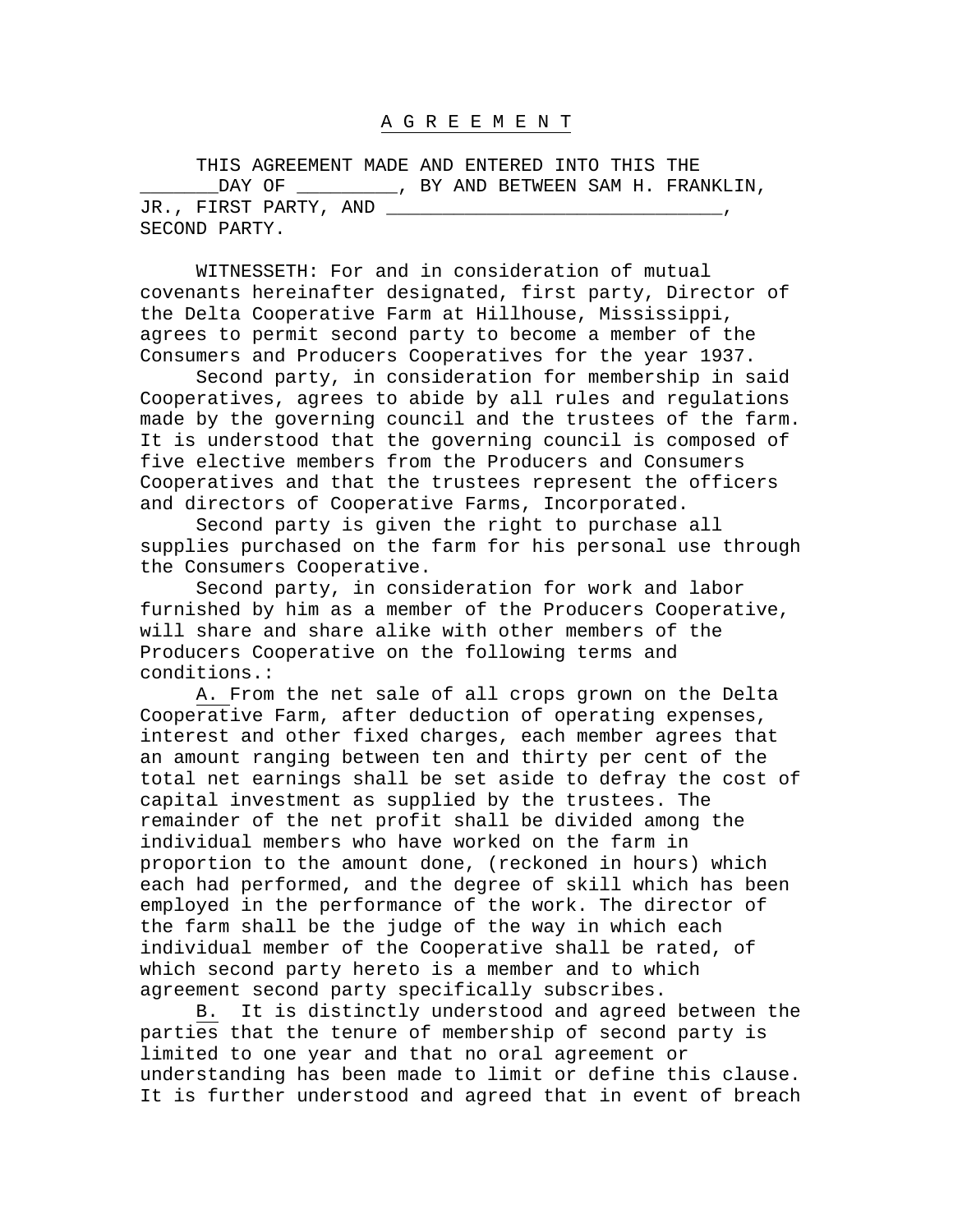of default by second party of this contract or because of misconduct on the part of second party at the discretion of the governing body or of the trustees, the membership of second party maybe [sic] terminated at any time and that this contract may be revoked because of said misconduct.

 C. It is understood that certain dependents in the families of second party, which may include a wife and/or children, agree to work on the farm at any reasonable task assigned them by first party or those acting under his direction, providing that their health permits. The names of such members and the minimum time they agree to work during the year 1937 are affixed to this contract and made a part thereof.

 D. It is further understood and agreed that second party is a candidate for membership in a more permanent cooperative organization which the trustees are to set up, and that his fitness for membership in this organization is to be determined in part by his conduct this year. It is distinctly understood however, that this foregoing stipulation is an expression of intention and is in no wise an inducement or a consideration for mutual covenants herein. With this expression of intention in mind the first party agrees to issue certificates indicating the pro rata share of the second party in the net appreciation of the farm during 1937 due to labor of the members and in payment on capital investment as provided above. This share will be determined on the same basis as the distribution of profits. It is the intention of the trustees to issue a memorandum of this amount to members as are retained, as members of the new organization and a record of total shares in this value maybe kept, and that they may participate in any cash returns that may eventually be made by the permanent organization on the basis of his contribution to the above mentioned values. It is distinctly understood and agreed, however, that second party has no claim, on the basis of this contract, to any other considerations whatever except the distribution of the years income as provided above.

 It is furthermore distinctly understood and agreed between the parties that first party may sell the products of the farm through Cooperative marketing agencies in his district, and that crop remaining unsold, as of January 1, 1938, will be appraised at a fiar [sic] market value and a distribution of profits made will be paid second party on the basis of said estimate.

 No person under twelve years of age shall be permitted to perform field work. First party agrees to permit